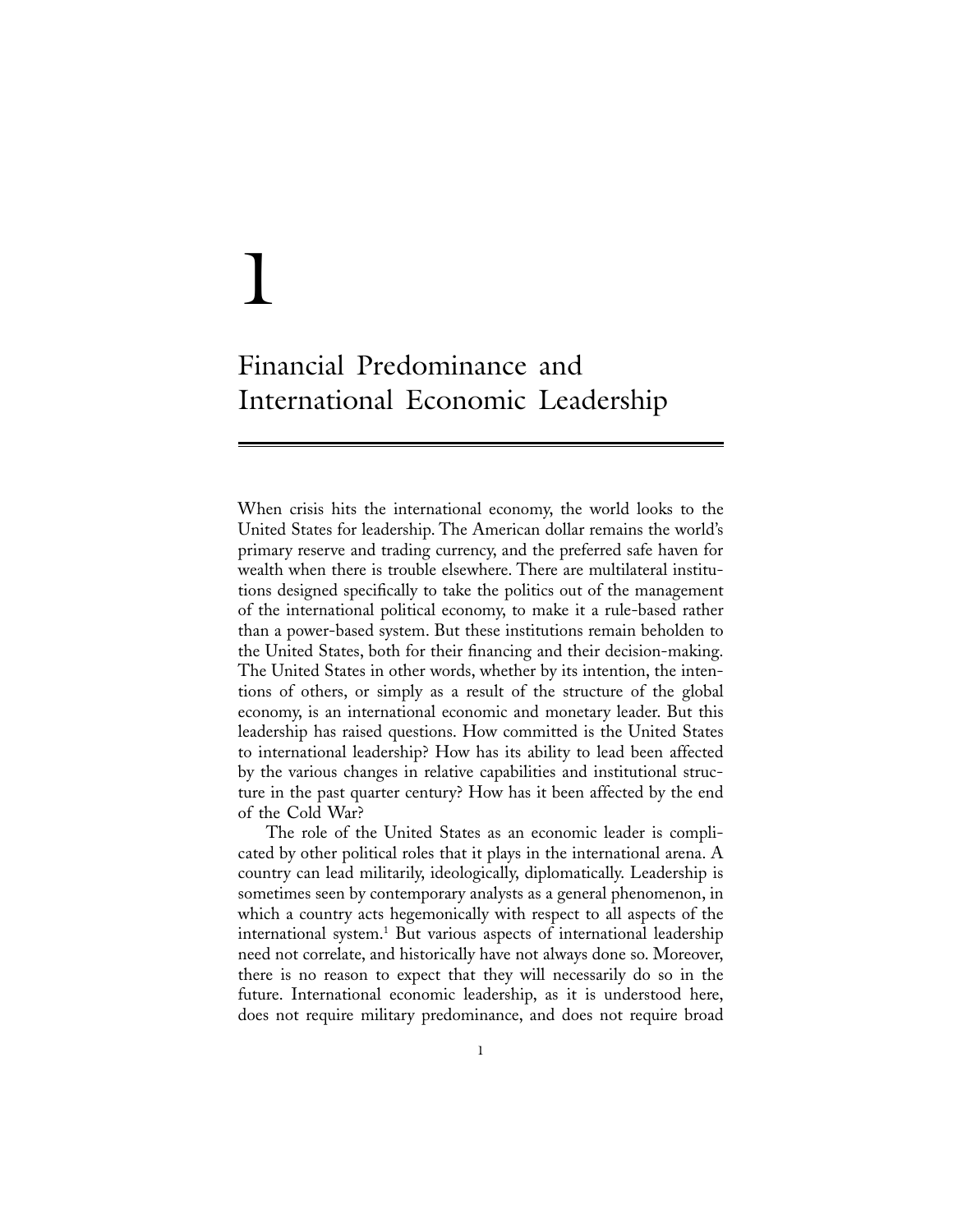diplomatic leadership outside of the economic sphere. It requires only that a country be willing to provide a commercial infrastructure to the international economy of the sort that governments try to provide for their domestic economies.

One can thus make some generalizations about the role of international economic and monetary leaders. They all fulfill forms of the functions that, as we saw earlier, the United States is looked to for today. They supply international commerce with a core currency, they act as a focus for confidence in the economic systems that they lead, and they provide the source for the norms and rules through which the system operates.<sup>2</sup> But beyond these generalities, different leaders lead in different ways, and create very different international economic systems. Leaders do not lead purely for the good of the system; they act also (perhaps primarily) to pursue their own interests as they see them, and interests can vary substantially across time and place. These interests can be purely economic, but can also be driven by security concerns or ideology. To understand how the global economy got to where it is and to speculate on where it might be going, we must understand the role of the United States in leading it for the past half century, and have insight into what paths this leadership might take in the future. To understand this particular example of leadership, we must understand the broader phenomenon, the patterns that international economic and monetary leadership can take and the constraints on it.

International economic and monetary leadership is not a new phenomenon. From the beginning of the evolution of the contemporary global economy in medieval times, there have always been economic centers that were looked to for commercial and monetary leadership and that had overwhelming influence in the creation of the norms and rules that governed economic transactions across political units.<sup>3</sup> The banking centers of Northern Italy and the trading centers of the Hanseatic League in Northern Europe were the catalysts for processes of economic expansion that led directly to the evolution of the global market that we have today. Since that time, periods of sustained expansion of international economic activity have been associated with leadership by specific political units, originally cities and for the last several hundred years states.<sup>4</sup>

Similarly, the study of international economic leadership is not a particularly new one in the field of international political economy. It has been periodically going in and out of vogue for some three decades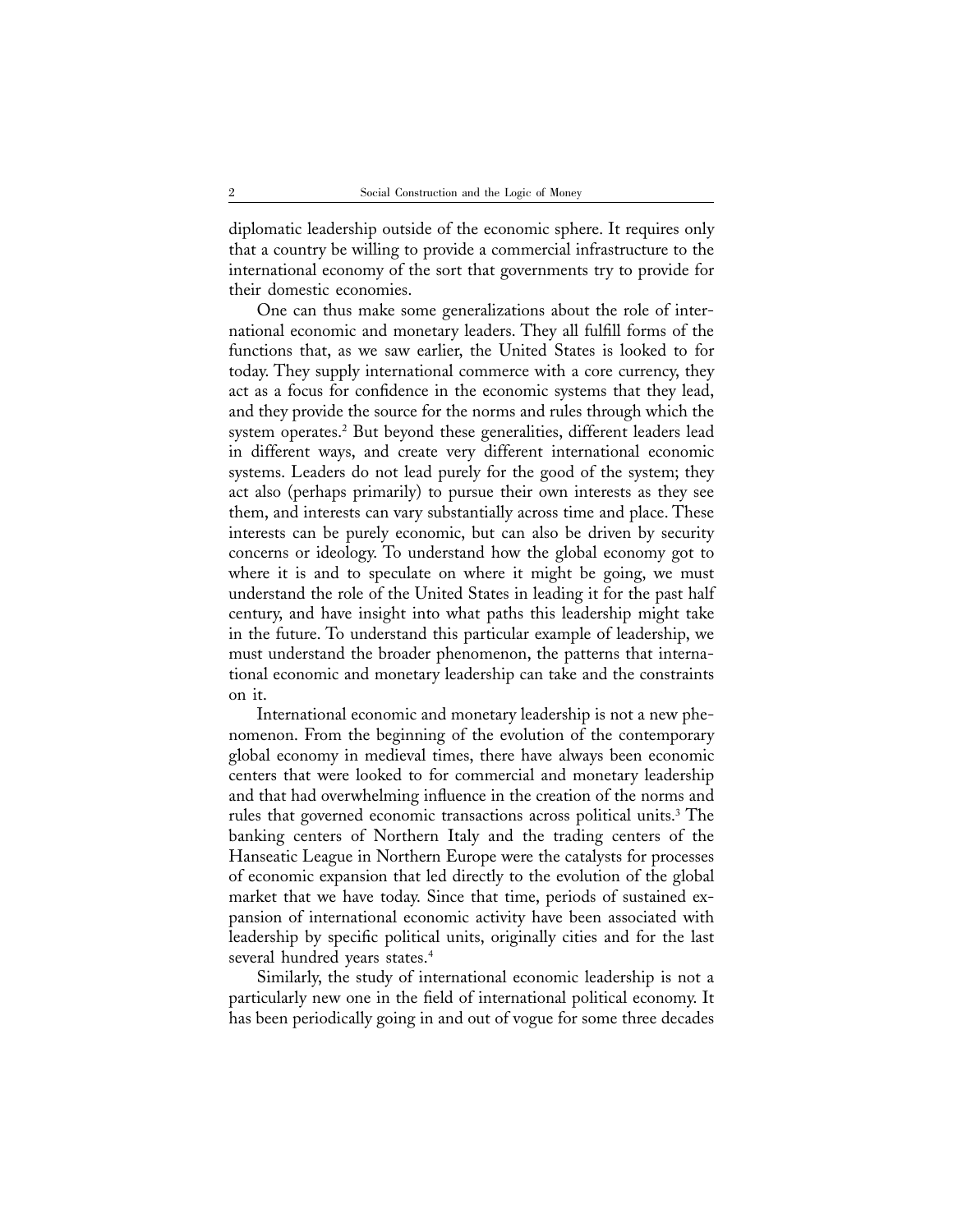now.5 Yet studies of this phenomenon have tended to be, in the end, unsatisfying; they have focused on either the generalities of leadership, or certain specific historical examples, but have not succeeded in integrating the two. One study might, for example, find general measures that predict when leadership might happen,<sup>6</sup> another might trace the particular trajectory of a leader's participation in the management of an international monetary system.7 The former is of limited specific utility; international economic leadership is a broad category of behaviors, and thus predicting simply its presence or absence gets us only one small step along the path to understanding the phenomenon. Furthermore, finding predictors of economic policy that work across historical eras is a tricky proposition, as economic measures, the technologies of commerce, and even basic understandings of the nature of economics change.8 The latter, the historically specific study, is a necessary precondition for the study of the broader category of international economic leadership, but without historical comparison, without analysis in a broader context, it does not by itself constitute such a study.

The phrase 'international economic and monetary leadership' is used here with a specific, and narrow, definition. It refers to the provision to the international political economy of a particular set of infrastructural public goods, to be discussed in the next chapter. This book makes no argument about broader patterns of leadership or hegemony in international politics. How does one center of economic decision-making come to be the source of this particular kind of leadership? What forms can this leadership take, and what is the relationship on the one hand between domestic politics and national interest in these leaders, and on the other hand between the expressed national interest and the structure and norms of the international economic system that the leader builds around it? The purpose of this book is to put the phenomenon of international economic leadership into this broader context. Doing so requires both a discussion of the phenomenon as a general form, and an exploration of patterns of leadership as specific historical events. The starting point for this exploration is the year 1600, when the city of Amsterdam first appeared at the focal point of the European trading system. This appearance marked, arguably for the first time, the emergence of a truly global economy, and of a truly global economic leader, as distinct from the pattern of overlapping regional systems that had been the case previously. Regional systems remain, but the past four centuries have been remarkable for the ultimate reliance of all these systems on one central focal point.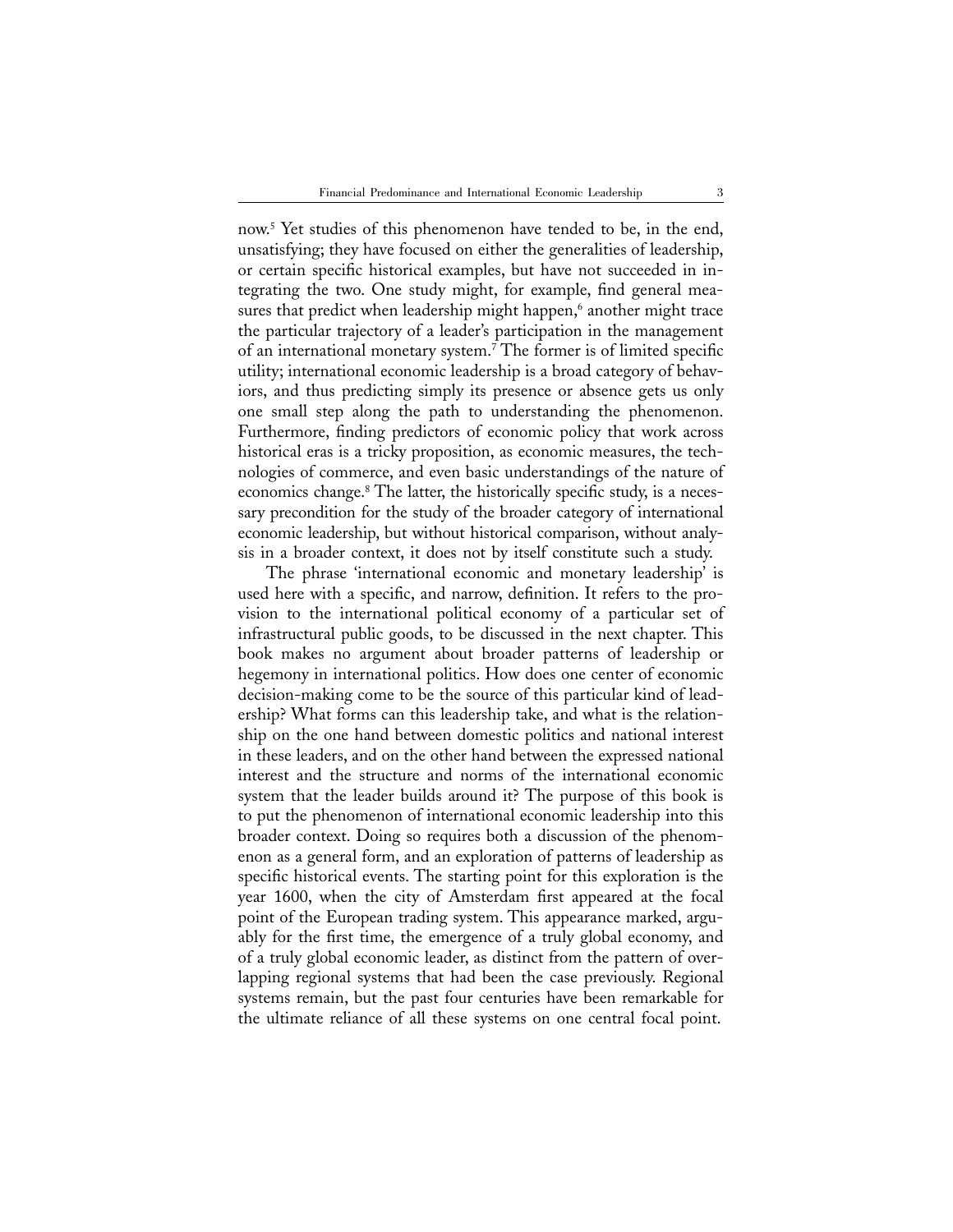#### THE ARGUMENT

The two questions previously posed can be restated in their simplest form: When will a country become an international economic leader, and what will the content of its leadership be? These two questions are distinct, but related. The answer to each depends on a number of factors, both structural constraints delimiting the scope for action, and forms of political interaction that enable the expression of interests as state policy. The logic of international finance provides a basic structure by which both states and markets are constrained; prevailing commercial technologies and accepted understandings of how economies work provide the backdrop against which decisions are made; political structures supply the conduits through which various kinds of interests are expressed, mediated, even created. It is through the interactions of these various factors in their specific historical settings that the questions posed by this book can be addressed.

The answer to the first question, that of when countries become leaders, depends on two factors, which will be referred to here as capabilities and motivation. A country has the capabilities when it possesses the requisite resources for leadership, however those resources might be defined. Motivation refers to the desire to lead, and more specifically to the set of interests that policy-makers wish to see addressed. Most studies of leadership to date have focused on one or the other of these factors, either trying to create specific measures of when a country is likely to adopt a leadership role or discussing why a country might want to become a leader, and what sort of leader it is then likely to be.<sup>9</sup> The two factors cannot, though, be successfully isolated. A country without sufficient capabilities, it is true, will lack the economic wherewithal to lead effectively. It can try, but it is unlikely to succeed. Britain during the periods of reconstruction following both of the twentieth century's world wars, for example, would have liked to recreate its late-nineteenth-century leadership role, but did not have the financial wherewithal to do so.

But one cannot reasonably infer that countries that have the capabilities will then choose to lead, or assume that their leadership will be of a specific type; capabilities are necessary, but are not sufficient. By the same token, one cannot infer from arguments about the motivations of a specific leader, be it Britain in the nineteenth century or the United States more recently, what leadership in general entails. For example, British economic leadership in the second half of the nine-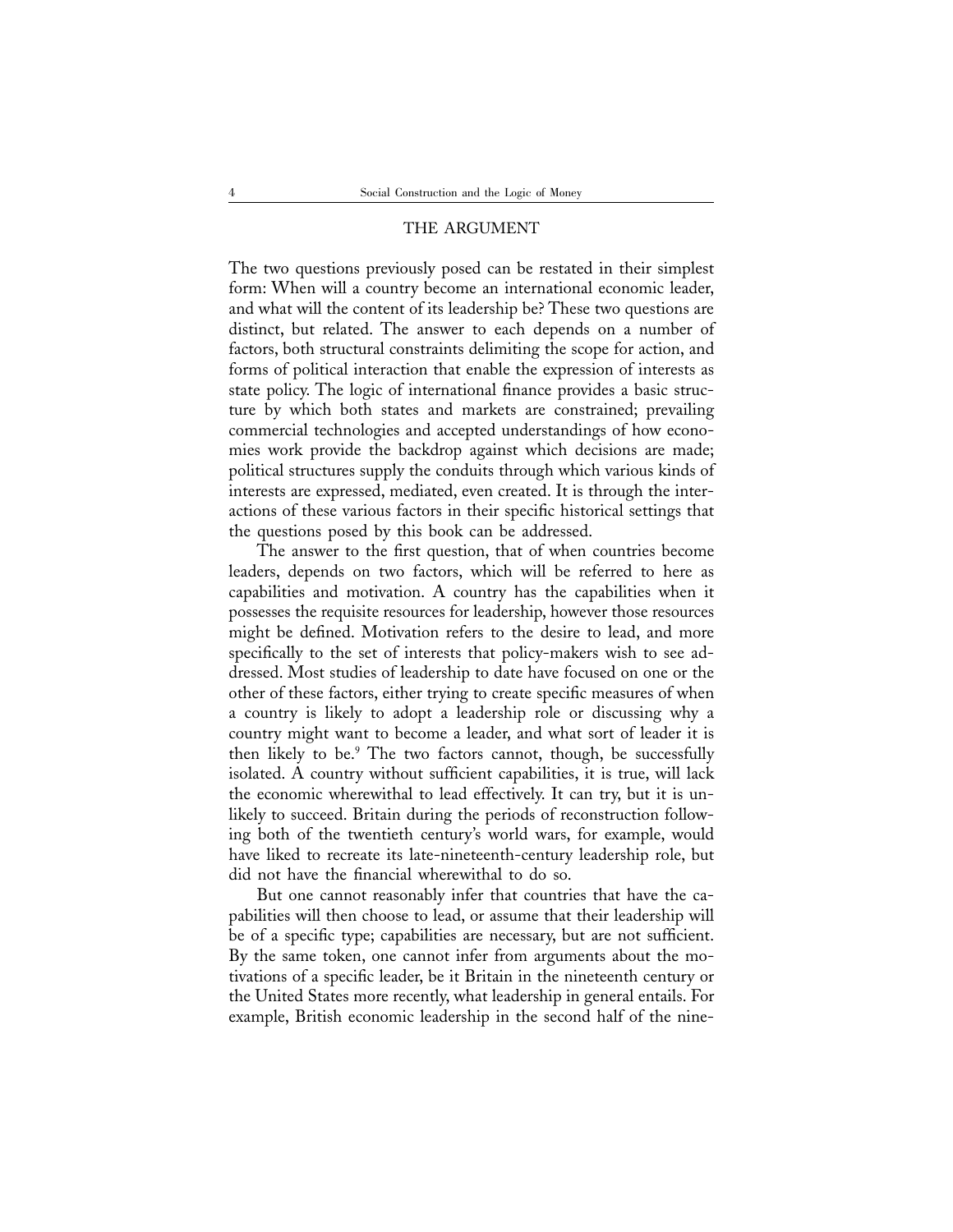teenth century was largely unilateralist, which is to say not particularly dependent on the policies of other countries. In contrast, American leadership in the second half of the twentieth century involved an important element of multilateralism, action taken only in concert with others. At the same time, British diplomatic policy was somewhat divorced from foreign economic policy whereas American diplomatic policy was intimately intertwined with foreign economic policy. Both were leaders, but their patterns and methods of leadership differed in fundamental ways.

In other words, discussion of international economic leadership as a general phenomenon can mask important, even fundamental, differences in the foreign economic policy of the leader, and in the shape of the system of global commercial exchange that the leader underwrites. What explains these differences? To a certain extent, as with all histories, the differences can be described as historical fluke, as the result of a set of individual decisions by individual decision-makers that cumulatively lead to a result that was never part of any grand design. And these decisions are affected by the broader global contexts, both physical and political, in which leaders find themselves. The institutions of international commerce, for example, are necessarily going to be different in a computerized world than they were before the discovery of electricity, and economic leadership in a bipolar world may well be a victim of very different geopolitical pressures than the equivalent in a multipolar world.<sup>10</sup>

But differences in patterns of leadership are generated not only by forces outside of the leader and accidents within it. They depend to an important degree on the reason that policy-makers within the country chose foreign economic policies that fulfill the functions of leadership in the first place. In other words, they stem from differences in motivation. Put simply, policies of international economic leadership entail certain costs to the country that undertakes them, the opportunity costs of benefits that might have been had from following other policies. It is therefore reasonable to expect that decision-makers will want to have good reasons for accepting these opportunity costs and engaging in leadership behavior.<sup>11</sup> Leadership policies, as we shall see, benefit some domestic groups, some sets of domestic economic interests, at the expense of others. The willingness of a country to act as an international economic leader depends to an important degree on the ability of those who benefit to affect national foreign economic policy-making. An important input into the form of leadership chosen is the relative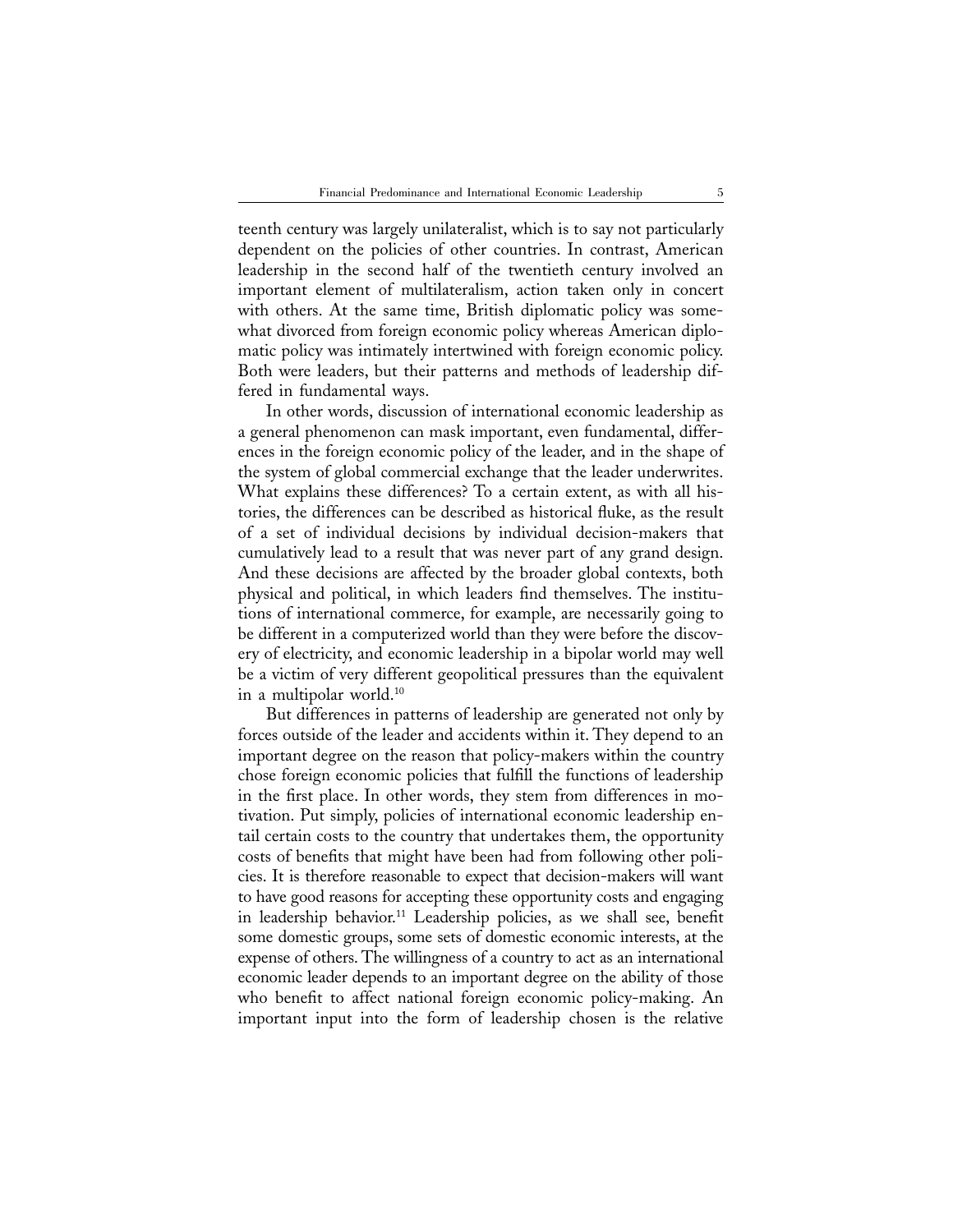domestic political strength of those who benefit from leadership, and the policy demands of other interest groups that would rather use the means of national foreign economic policy to pursue other goals.

In short, then, the two factors of capabilities and motivation must be addressed in tandem. It is only by combining the two that we can understand, for example, why at the onset of the Great Depression in 1929–1930 Great Britain tried to act as leader and failed, and the United States was looked to as a leader but failed to try.12 Britain was motivated but not capable, the United States was capable but not motivated. A more nuanced reading of national capabilities can tell us much about the potential strength of leadership, and a more nuanced reading of patterns of national motivation, and the domestic politics underlying those motivations, can help to answer the question of what the content of international economic leadership will be under a given leader.

Which begs the question of what gives states the capabilities to act successfully as leaders, and what motivates them to want to do so. A variety of different answers have been given to this question, ranging from broad measures of aggregate size in general to export performance in particular.<sup>13</sup> The argument here is that it is one very specific activity that both empowers and motivates a country to act as leader: international finance, defined as investment in other countries and in the mechanisms of international trade and commerce. A country that is predominant in international finance will be capable of acting as a leader, whether or not it is dominant internationally in other fields, be they economic or military. Conversely, a country that is not financially predominant will not be able to act as an economic leader, even if it does predominate in other economic fields, or in military capability.

At the same time, the internationalist financial community, those who invest in the international economy, have a vested interest in providing leadership, because the provision of leadership to the international economy increases the profitability of investing in it. This logic applies to international financial interests whether or not they reside in financially predominant countries, but only when they do can they participate in a domestic political process that will generate leadership. They will not necessarily succeed in getting the foreign economic policies that they want; capabilities do not always generate motivation. The degree of success of the internationalist financial community in a country with the capabilities to lead the international economy will depend on a number of factors, including the importance of income earned internationally to the domestic economy, the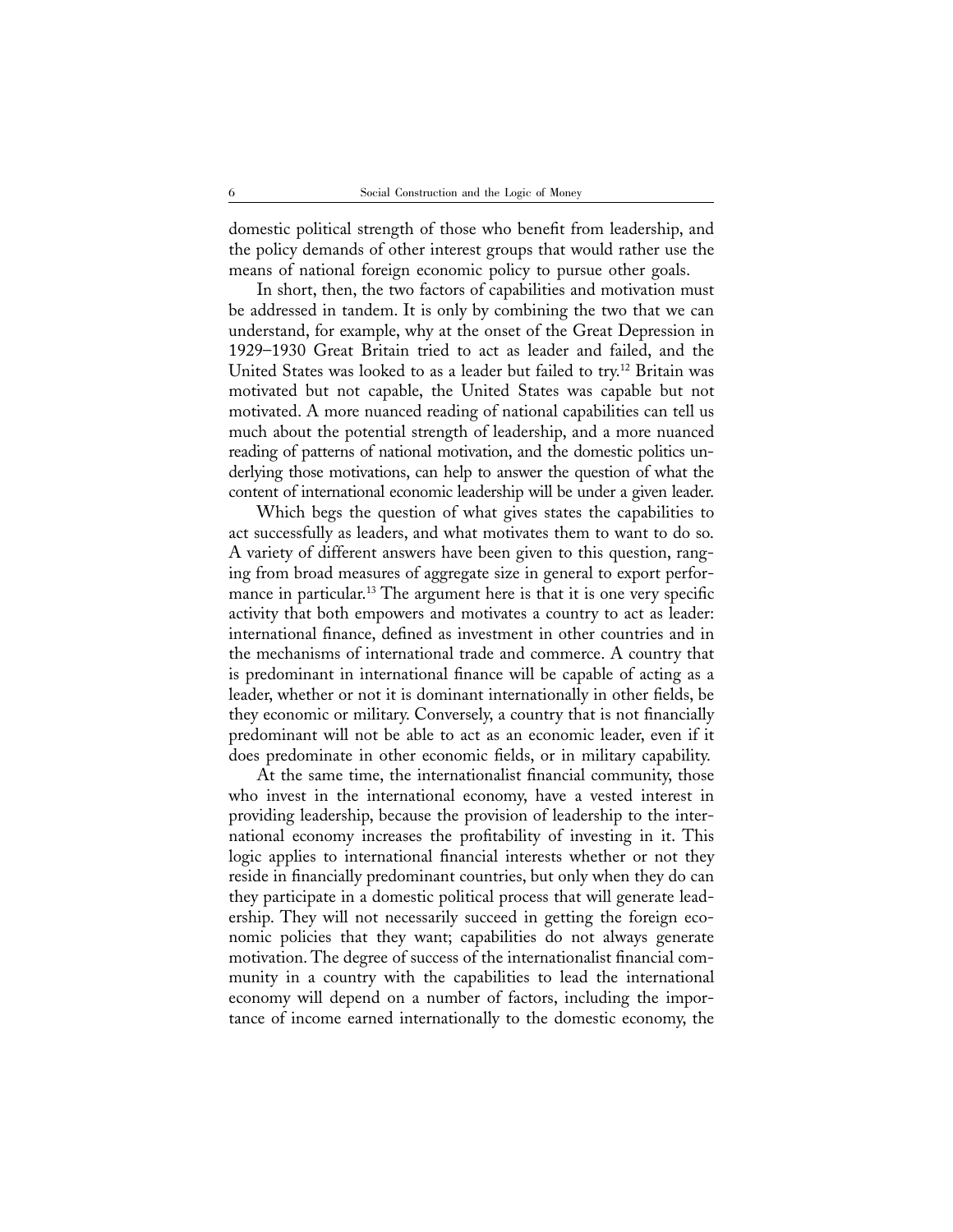structure of the domestic political system, the ideological and technological milieu in which policy is being made, and the particularities of personality and circumstance. The strength, and indeed the form, of leadership depend on their success.

The idea that financial motivations underlie foreign policy is not a new one. It was, for example, the subject of a debate among leading Marxist theorists of international economics early in the twentieth century. But these theorists argued that the concentration of international finance would lead either to world war or world government.<sup>14</sup> The argument here is that the concentration of international finance can lead a country to provide a financial infrastructure to the international economy, without necessarily leading to either military conflict or political confederation. And that the more diffuse international finance becomes, the less likely it is that this sort of leadership will be forthcoming. The next chapter will elaborate on this argument, and provide the logic that links finance and leadership. The bulk of this book will then examine the argument empirically, through the lens of four case studies of leadership or its failure.

### THE METHODOLOGY

There is already a substantial body of literature on the subject of international economic leadership.15 This literature encompasses a variety of different disputes, both empirical and theoretical. One of the disputes that threads its way through much of the literature concerns the effects of leadership; is a leader really necessary to stabilize the international economy? This question has been addressed both theoretically and empirically, yielding a range of answers. Some argue that leadership is necessary for stability, others that it has little effect. Some argue that the benefits of leadership accrue primarily to the leader itself, others that in the long run leadership benefits the leader relatively less than its followers.16 Finally, some argue that an individual leader is required, others that collective action among states can be an effective substitute for the leadership of an individual state.17 This study speaks to all of these questions, which in turn provide the topic of discussion for most of the concluding chapter.

Another of the differences among entrants in this literature is methodological. Different studies tend to adopt one of two distinct approaches to the analysis of international leadership, one focused on systemic comparisons and the other on specific case studies. Those in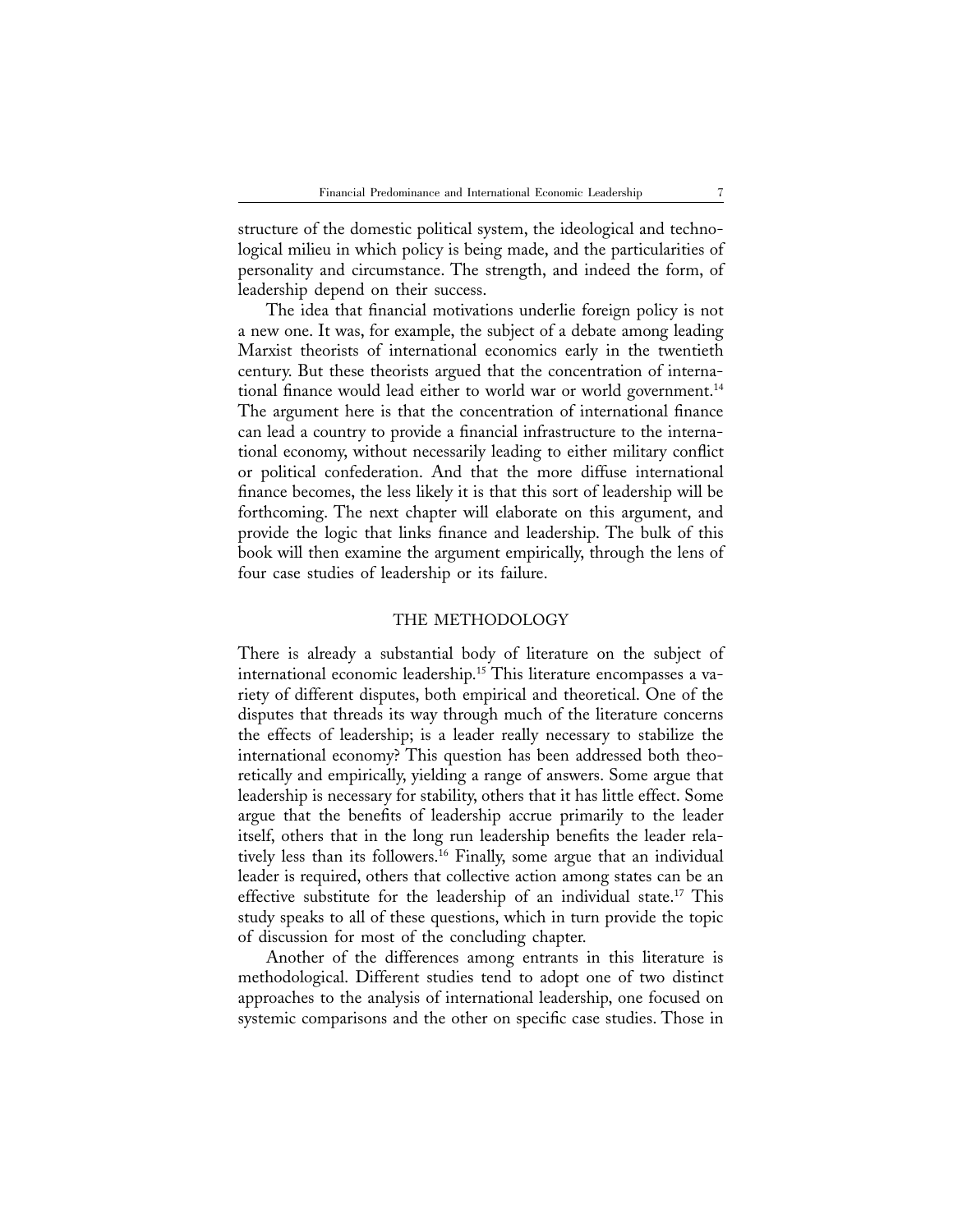the former group argue that a state that displays a certain characteristic will behave in a certain way. Examples run from Leninist theory, in which large-scale exporters of capital inevitably come to act as aggressive imperialists, to more recent work of quantitative or formal bents, which posit that states of a given size will, out of economic selfinterest, act in a given way. These quantitative and formal analyses span the various disputes concerning the necessity of leadership, but tend to display a preference for objective measures as indicators of the positions of states in the international system, generally some measure of power or of relative economic size.

This methodological preference for the objective tends also to extend to discussions of motivation. Systemic comparisons usually address questions of motivation, implicitly if not explicitly, but generally do so by ascribing to states preferences based on generalized assumptions of national interest that do not allow for variations either across states or across time. States are usually assumed to act in a way that maximizes rational utility, understood as the maximization of anything from aggregate national income to exports, either gross or net. Marxist theories suggest that the interest being maximized is that of a particular class, the financial elite, but assume that state policy is captive to the interests of this class, meaning that the state will still act to maximize a given rational utility, that of a class rather than that of the population as a whole. Thus the discussion of motivation in this branch of the study of international economic leadership focuses on explaining why a state with a given level of capabilities would act (or not act) as a particular kind of leader, but does not allow for variations in the type of leadership engaged in. States, in short, are categorized by size rather than by content.

In contrast, studies that focus on specific cases of leadership (or of the absence thereof) tend to incorporate the subjective, discussions of what policy-makers thought they were doing rather than objective measures to predict what they would do. In his classic study of the Great Depression, for example, Charles Kindleberger ascribes the set of decisions by the United States to undermine rather than lead the international economic system in the late 1920s and early 1930s to American irresponsibility as much as anything else.<sup>18</sup> One can certainly infer from this argument that in the future, when global depression looms, countries that are able to do so should try to act as leaders. However, one cannot reasonably infer from arguments about what states *should* do that they will do it. Similarly, P. J. Cain and A. G.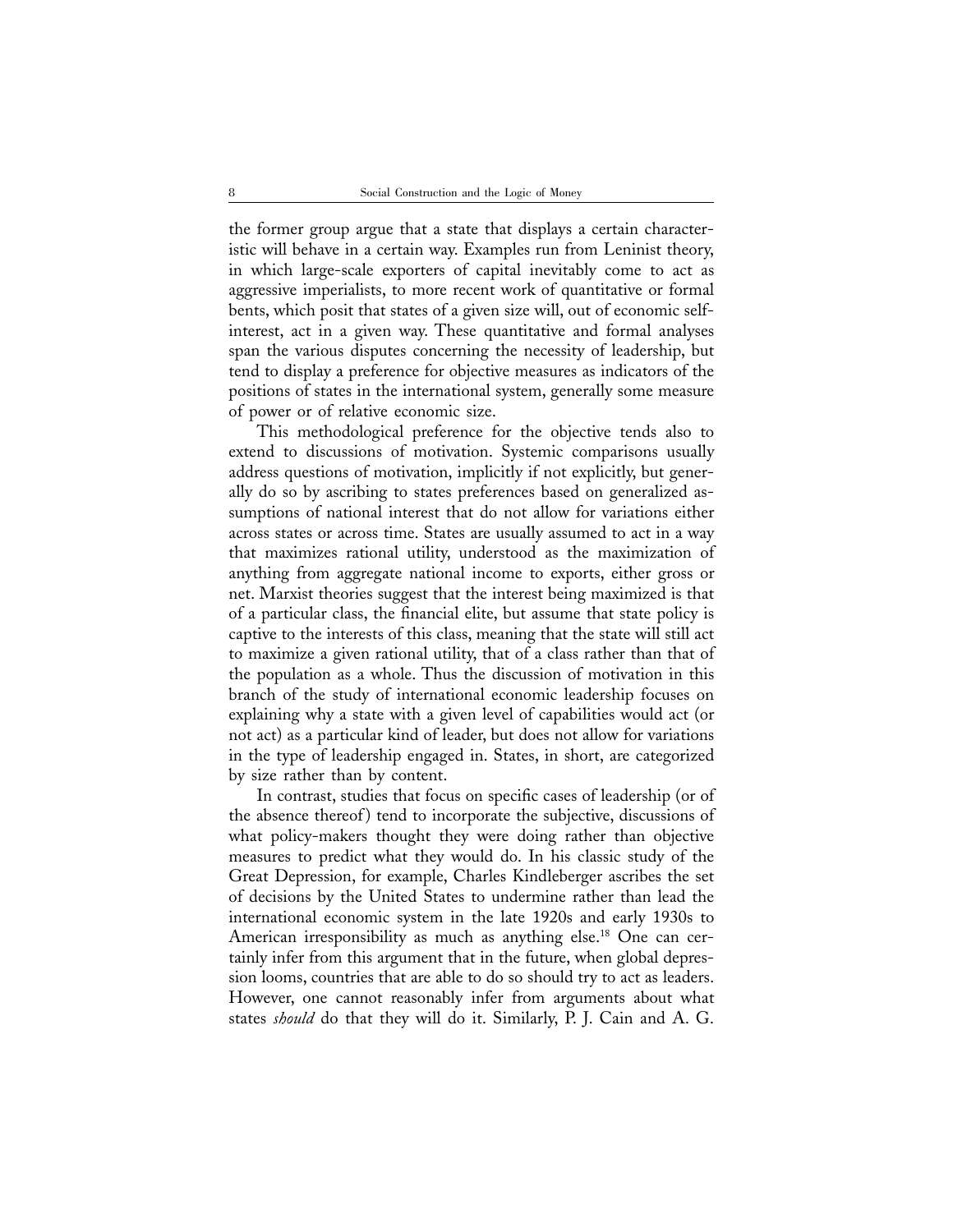Hopkins discuss the evolution of British imperialism from the mercantilism of the eighteenth century to the liberalism of the nineteenth in terms of the social norms underlying British domestic politics.<sup>19</sup> This sort of empirical approach is invaluable in understanding specific national decisions about whether or not to adopt leadership policies, and necessary in explaining the specific patterns of and political choices reflected by those policies. By the same token, though, it is of much more limited value in understanding patterns of international economic leadership more broadly.

This distinction between a focus on objective, measurable data and on subjective or interpretive history mirrors a key contemporary methodological debate in international relations theory, between materialist and constructivist approaches. At its most extreme, a pure materialist approach would have it that only objectively measurable data are appropriate to the scientific study of international politics. Conversely, a pure social constructivist approach would deny any materialist base, arguing that the international system is a pure social construct, not guided by any inherent logic. Most theorists of international relations would likely locate themselves somewhere between these two extremes, but this still leaves a wide scope for methodological disagreement. Specifying the point on the materialist/constructivist spectrum that a particular study is starting from can be very useful as a shorthand for the methodological assumptions on which the study is based. The point of departure for this study is what has been called a thin constructivism.20

Constructivism is an epistemology of international relations that looks at both the structure of the international system and the identities and interests of actors within that system as social constructions, as sets of shared ideas and norms rather than as the result of brute material forces.<sup>21</sup> A thick constructivism is one that tends toward the post-positivist.22 It questions any attempt to study international relations objectively, or "scientifically."23 A thin constructivism is one that accepts a basic tenet of modern science, that one can proceed with research assuming a clear distinction between researcher and data, between the student and the studied. In other words, a thin constructivism argues that the data of international relations are intersubjective rather than material, based on social constructions rather than natural logic.

Most constructivists would accept that some natural logic comes into play in social science. At a minimum, people need to eat to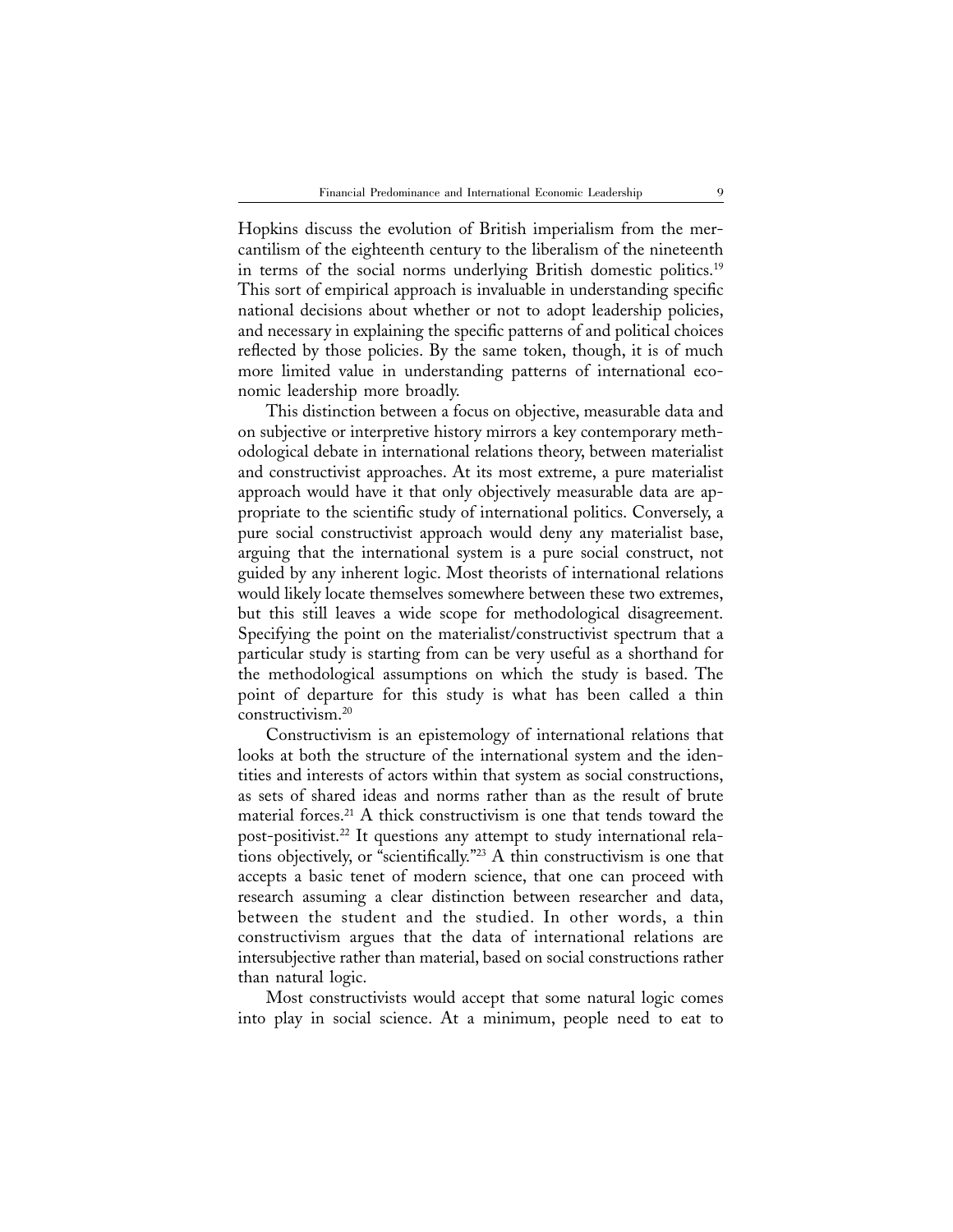survive. There is some debate as to how relevant these logics are to the actual structure and conduct of contemporary international politics; most constructivists would argue that they are not particularly relevant.24 For a study of international economic leadership, however, choosing a single point on this spectrum of relevance can be unnecessarily limiting. A traditional materialist argument would be that there is an inherent logic to an international political economy, an inherent logic to a system of economic exchange among autonomous political entities without central authority. It is by specifying this logic that we can understand patterns of leadership. The constructivist response would be that the international political economy is a social construct, and is thus historically specific. To understand the content of a particular episode of international economic leadership, we must examine the particular social construction of that episode in its own historical context.

The contention of this book is that a full study of international economic leadership must encompass both the natural logic of economics and the social construction of international politics. The seminal question of whether or not there is an objective logic to international relations can, in this instance, be avoided by looking at only a particular subset of systems of political economy, those in which states with authority over their own legal and monetary systems interact on a market basis.<sup>25</sup> Looking at this subset of systems assumes a given set of intersubjective parameters. It assumes that a modern state system and patterns of market exchange have already been socially constructed. This limits the scope of the study, but still encompasses much of the international political economy over the past four hundred years, and its likely form through the foreseeable future.

Once this sort of system has been socially constructed, and to the extent that it defines actor interests, it does become constrained by its own internal inherent logic, the logic of systems of market/monetary exchange that is the basis of the study of economics. This logic allows us to do two things. We can draw the connection between predominance in international finance and the capabilities to lead. Successful leadership requires that a country, among other things, underwrite a currency for international exchange and provide liquidity to the international political economy, and both these activities, as argued in the next chapter, require of the leader a reserve of international assets that is secure from the speculations of others. The logic of systems of market/monetary exchange also allows us to draw a connection between investment in international finance and motivation to lead. A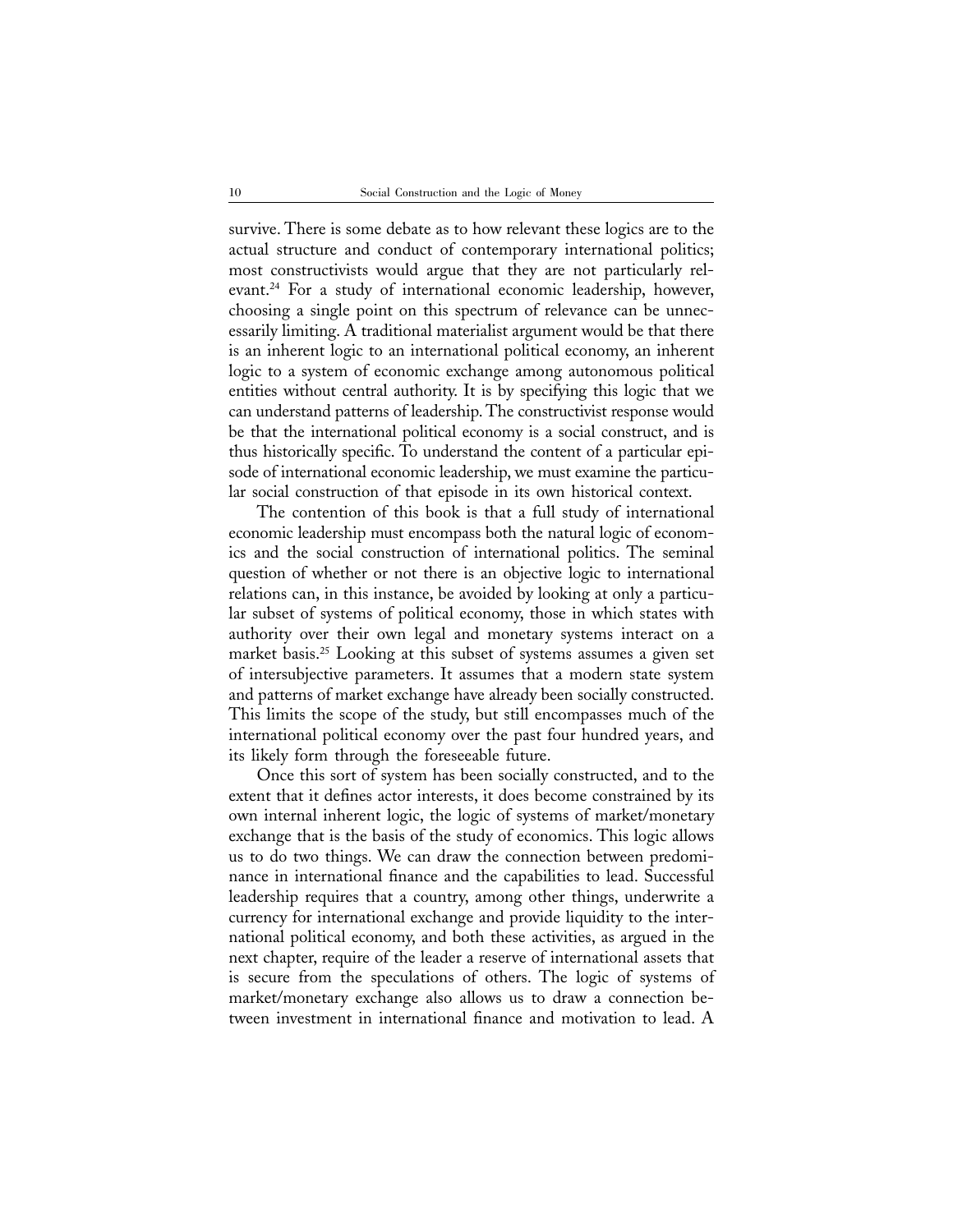well-led system, as the next chapter also argues, maximizes returns to this sort of investment. This means that it is in the direct interest of the holders of this investment to promote international economic leadership.

But this logic is by itself insufficient either to predict or explain particular instances of leadership. It is insufficient to predict an outbreak of leadership because the motivations of the internationalist financial community within the country in question do not translate directly into national policy. They are mediated through the constructs of domestic politics, and are integrated with the policy demands of other interest groups. Both the constructs of and the conflicting interests within the domestic polity of the state in question are historically specific, are the expressions of the social context and intersubjective milieu of that polity. Whether a country will adopt leadership policies depends on the outcomes of these processes of mediation and integration. The logic inherent to market/monetary systems is insufficient to explain, or even to describe, particular instances of leadership because both the outcomes of these domestic processes and the norms of international contexts within which foreign economic policy operates are historically contingent.

For this reason, this study adopts a thin constructivist approach that is particularly cognizant of the limiting role of logics inherent in certain social constructs. These limitations mean that even though an international economic system based on market and monetary exchange is a social construct, within the bounds of this construct the logic of the system dictates that certain objectively measurable financial data both enable and constrain state foreign economic policy. The case studies examine both these international financial data, the objective distribution of investment across the international economy, and the contingent social constructs within which these investments are made. The former helps us to predict when leadership will be feasible, and gives us an indication of the relative strength of internationalist financial interests within the potential leader. The latter explain both the strength and the design of leadership policies. This methodology entails an examination of such objective measures as financial statistics and governmental types, and also of the intersubjective context within which policy is made. Elements of this context include such things as the normative structure of the practice of domestic politics, the existing consensus on economic theory and on the relationship between politics and economics, and the norms and practices of the international system for which the foreign economic policy is being made.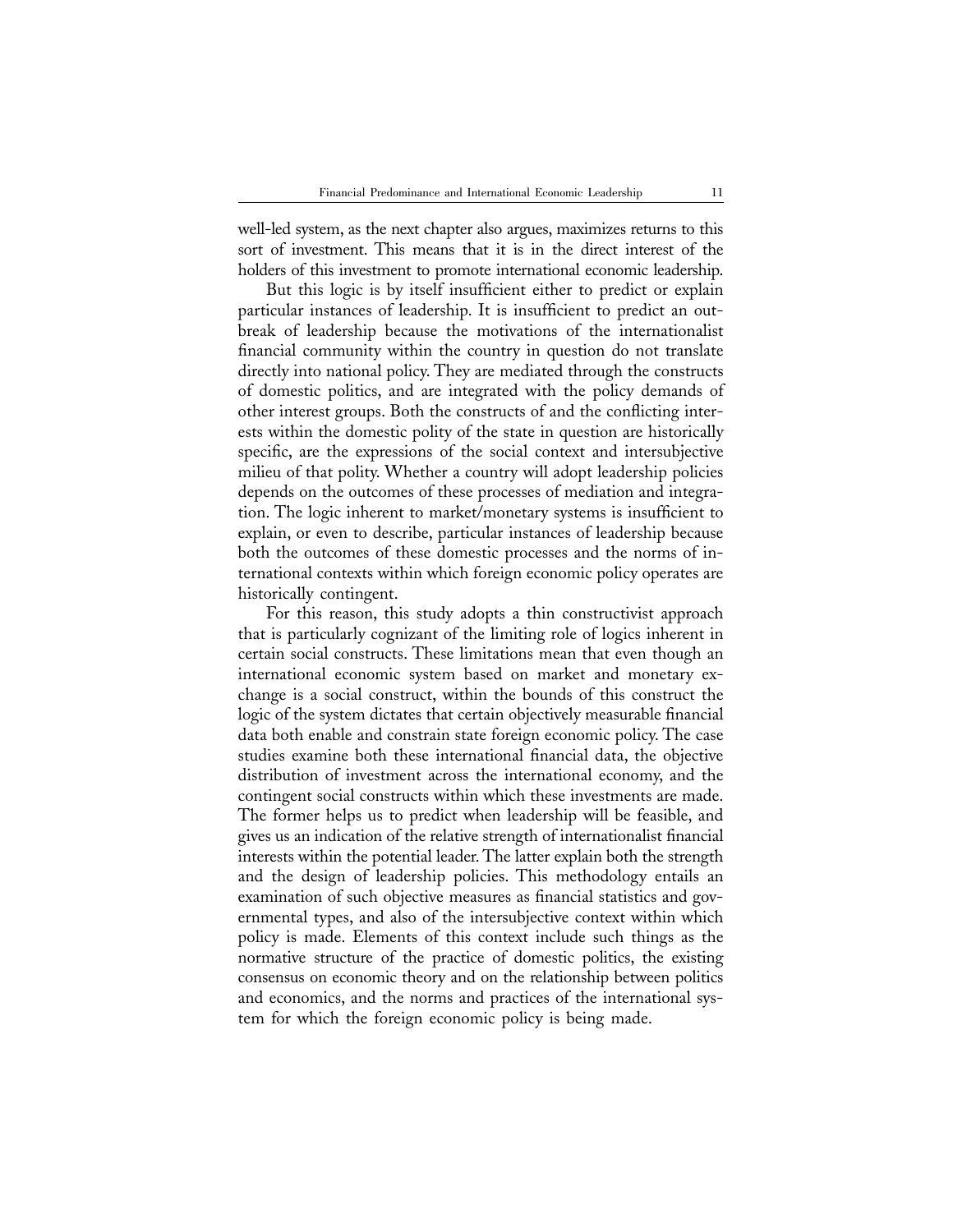#### THE CASE STUDIES

Chapter 2 discusses the arguments made to this point in more detail. The following four chapters look at four historical cases, ordered chronologically and covering the majority of the past four centuries of international political economy. These cases are the role of Dutch leadership in the international political economy of the seventeenth century, the role of British leadership in the nineteenth, the failure of leadership in the period between the two world wars of the twentieth century, and the role of American leadership in the reconstruction of an international political economy following World War Two. Taken as a set, these four cases encompass a broad sweep of the history of the evolution of our contemporary international political economy. Individually, each case presents its own theoretical and empirical puzzles, making each both methodologically and historically intriguing in its own right.

The first case begins at the dawn of the seventeenth century, and looks at the role of the Netherlands and its various component political entities in the rapid expansion of international commerce at the time. The Dutch-led system marked a transition from the set of loosely connected regional political economies that were the norm beforehand to the more integrated and global pattern of international commerce that has been the norm since. As a comparative case in international economic leadership the Dutch case is particularly interesting, for three reasons. The first is the patterns of domestic politics within the United Provinces of the Netherlands. International economic policy was made at three different levels of government, the federal, provincial, and civic levels, each of which was authoritative in different issue areas. This allows for a comparative study of the relationship between finance and leadership within a single historical case. The second is the role that the United Provinces played on the broader stage of international politics of the time, a role much more circumscribed than the roles of the economic leaders that have followed. This allows us to look at economic leadership in isolation from political and military leadership. Finally, Dutch foreign economic policy was not embedded in a liberal ideology, which allows us a broader scope for comparative study of the role of ideology in leadership.

The second case, Great Britain from the middle of the nineteenth century to the eve of World War One, is often seen as the classic example of international economic leadership; no historical study of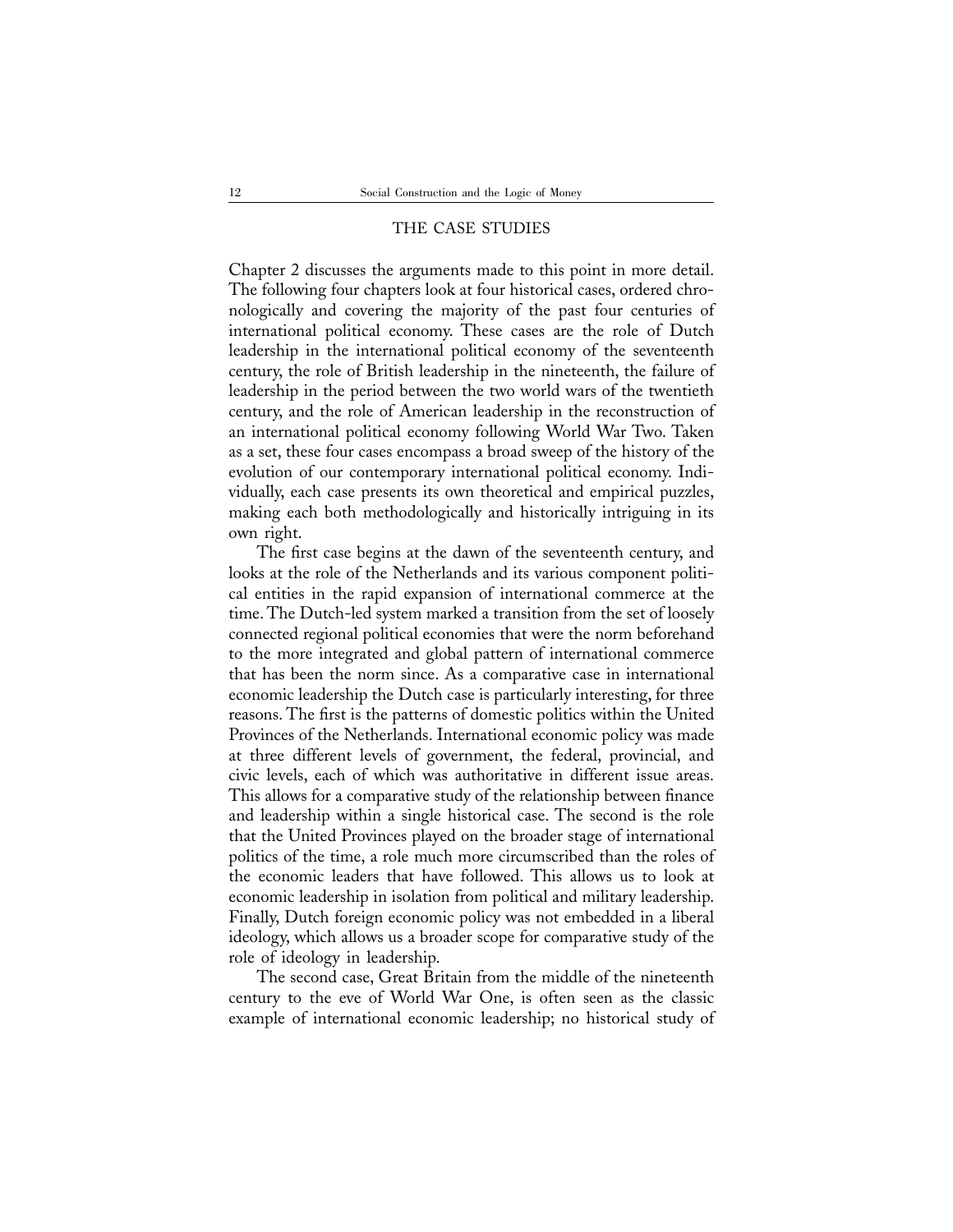the phenomenon would be complete without it. But historical studies of British economic leadership often fail to illuminate both the question of what made Britain capable of acting as a leader, and the question of what motivated the British government to choose to do so. A link is often drawn between industrial exports, the role of Great Britain as the original home of the industrial revolution, and British foreign economic policy. But this link does not stand up well to historical scrutiny, not nearly as well as a link between the British position in international finance and its foreign economic policy. This case is a methodologically interesting one because it shows a clear and direct link between finance and leadership in an instance when the leader was economically predominant in several other ways as well.

The third case centers on a question that has often been asked: What went wrong in the Great Depression? Why was the depression in the business cycle that began in 1929 so bad, why did it last so long, and how was it allowed to undermine international commerce as thoroughly as it did? One answer to these questions is the absence of leadership; the internationalization of the Great Depression is often ascribed to "beggar-thy-neighbor" policies, in which countries act in their own short-term interests at the expense of the good of the system as a whole, and no one acts in the interests of the system. In other words, there was no effective international economic leader; this case allows us to study the failure of leadership, as well as its success.

Finally, the fourth case looks at the leadership role of the United States in the creation and management of the international economic system that came out of World War Two. The role of the United States in this period was in many ways broader than that of Great Britain a century earlier, in that its leadership encompassed both a more formal security role and a multilateral system of formal economic institutions and rules. It was in ways, however, shallower as well. The institutional structure excluded that part of the world that was on the other side of the Cold War; much of it failed to last much more than a quarter of a century; and the American commitment to maintaining its leadership wavered rather more than the British commitment had. Why would the United States choose to take on a broader international economic role than had Britain and yet be less committed to fulfilling that role? Looking at the postwar case through the lens of this question allows us to contrast the comparative roles of capabilities and motivations in the construction of forms of international economic leadership.